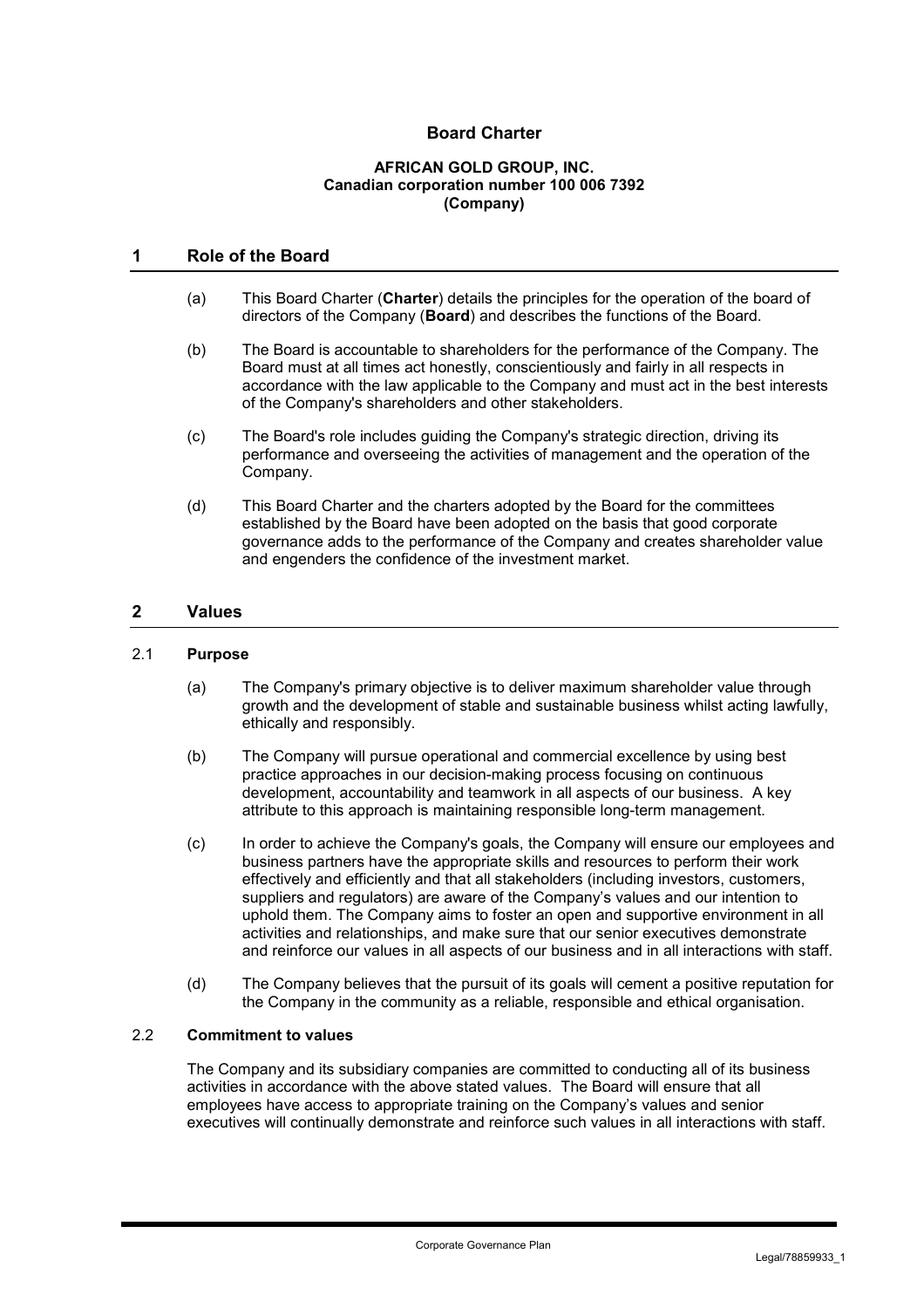## **3 Responsibilities of the Board**

The Board is responsible for managing the affairs of the Company, including to:

#### (a) **Strategic and financial performance**

- (i) provide leadership and develop and approve the Company's corporate strategy, investment and performance objectives;
- (ii) evaluate, approve and monitor the Company's strategic, investment and financial plans and objectives;
- (iii) evaluate, approve and monitor the annual budgets and business plans;
- (iv) determine the Company's dividend policy (if any), dividend re-investment plan (if any) and the amount and timing of all dividends;
- (v) evaluate, approve and monitor major capital expenditure, capital management and all major acquisitions, divestitures and other corporate transactions, including the issue of securities of the Company;
- (vi) approve all accounting policies, financial reports and material reporting and external communications by the Company;
- (vii) assess the solvency and performance of the Company;
- (viii) appoint the Chairperson of the Board and, where appropriate, any deputy chairperson or senior independent director;

#### (b) **Executive management**

- (i) appoint, monitor and manage the performance of the Company's executive directors;
- (ii) manage succession planning for the Company's executive directors and any other key management positions as identified from time to time, including reviewing any succession plans recommended by the Remuneration and Nomination Committee (if any);
- (iii) appoint and, where appropriate, remove any Chief Executive Officer;
- (iv) ratify the appointment and, where appropriate, the removal of senior management of the Company and any subsidiaries;
- (v) with the advice and assistance of the Remuneration and Nomination Committee (if any), review and approve the performance of individual Board members and senior executives as well as any policies concerned with the remuneration of any employee;
- (vi) with the advice and assistance of the Remuneration and Nomination Committee (if any), review and approve the remuneration of individual Board members and senior executives, having regard to their performance;
- (vii) ensure appropriate resources are available to senior executives;
- (viii) advise senior management of its obligation to provide to the Board all information required by it to discharge its responsibilities, including any information specifically requested by the Board;
- (ix) oversee senior management's implementation of the Company's strategic objectives;
- (c) **Audit and risk management**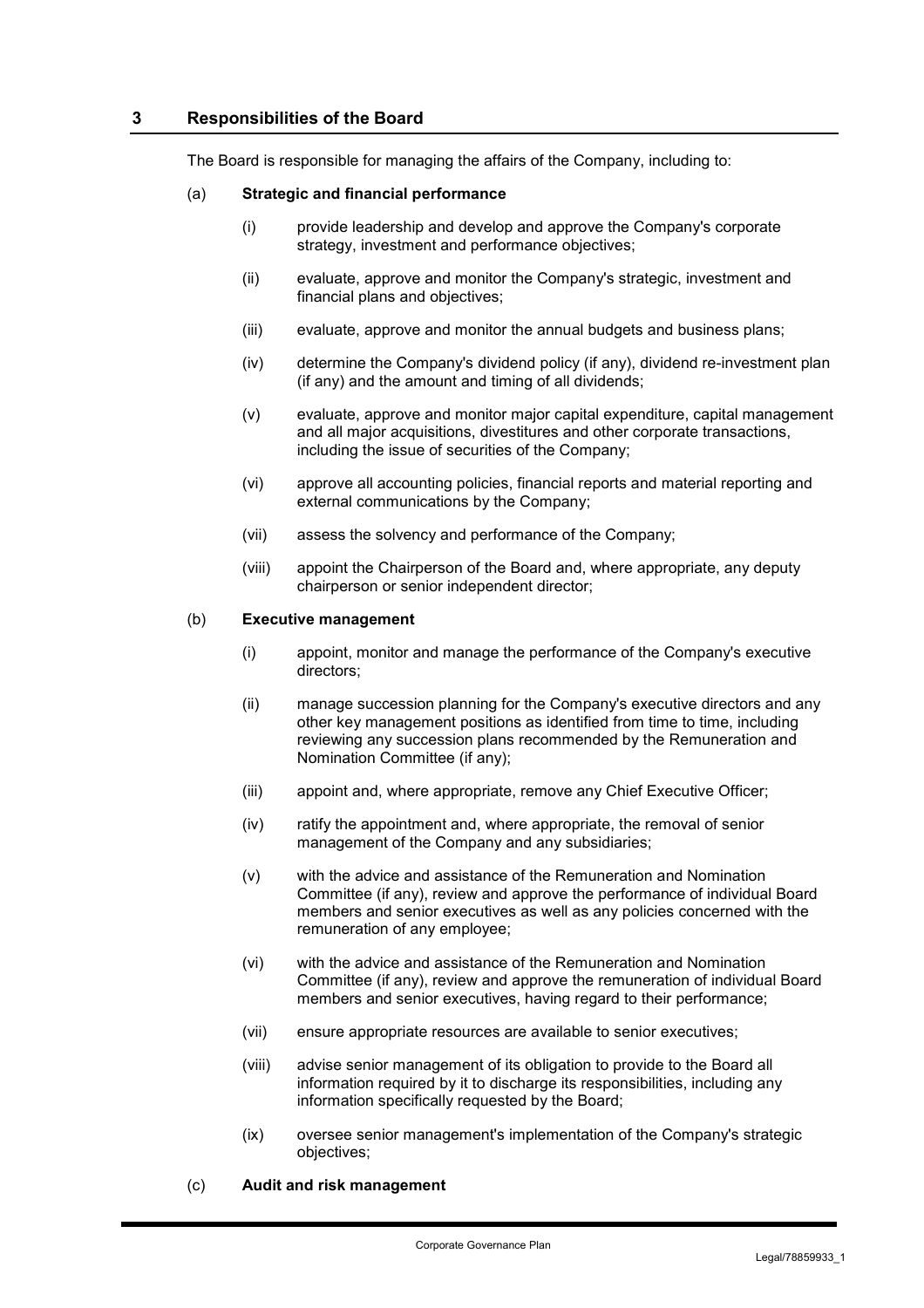- (i) with the recommendation of the Audit and Risk Committee (if any), appoint the external auditor and determine its remuneration and terms of appointment;
- (ii) ensure effective audit, risk management and regulatory compliance programs are in place to protect the Company's assets and shareholder value;
- (iii) evaluate, establish, approve and monitor the risk appetite within which the Board expects management of the Company to operate;
- (iv) approve and monitor the Company's audit and risk framework, including (but not limited to) systems of risk management and internal compliance and control;
- (v) approve and, with the assistance and advice of the Audit and Risk Committee (if any), monitor compliance with the Company's Risk Management Policy (if any);
- (vi) monitor the Company's operations in relation to, and in compliance with, relevant regulatory and legal requirements;
- (vii) approve and oversee the integrity of the accounting, financial and other corporate reporting systems and monitor the operation of these systems;
- (viii) with the recommendation of the Audit and Risk Committee (if any), review and approve a process by which the integrity of any periodic corporate report released to the market that is not audited or reviewed by the an external auditor can be verified;

#### (d) **Strategic planning**

- (i) engage in strategic planning including establish goals for management of the Company and monitor the achievement of those goals;
- (ii) ensure strategic planning is based on the identification of opportunities and the full range of business risks that will determine which of those opportunities are most worth pursuing;
- (iii) on an ongoing basis, review how the strategic environment is changing, what key business risks and opportunities are appearing, how they are being managed and what, if any, modifications in strategic direction should be adopted;

#### (e) **Corporate governance and disclosure**

- (i) oversee the affairs of the Company, including its control and accountability systems;
- (ii) evaluate the overall effectiveness of the Board, its committees and its corporate governance practices;
- (iii) at least once each year review the performance and effectiveness of the Company's corporate governance policies and procedures and, if appropriate, amending those policies and procedures or adopting new policies or procedures;
- (iv) review and approve all disclosures related to any departures from the Corporate Governance Principles and Recommendations of the Australian Securities Exchange (**ASX**) Corporate Governance Council;
- (v) review and approve the public disclosure of any Company policy or procedure;
- (vi) supervise the public disclosure of all matters that the law and the ASX Listing Rules require to be publicly disclosed in a manner consistent with the Continuous Disclosure Policy;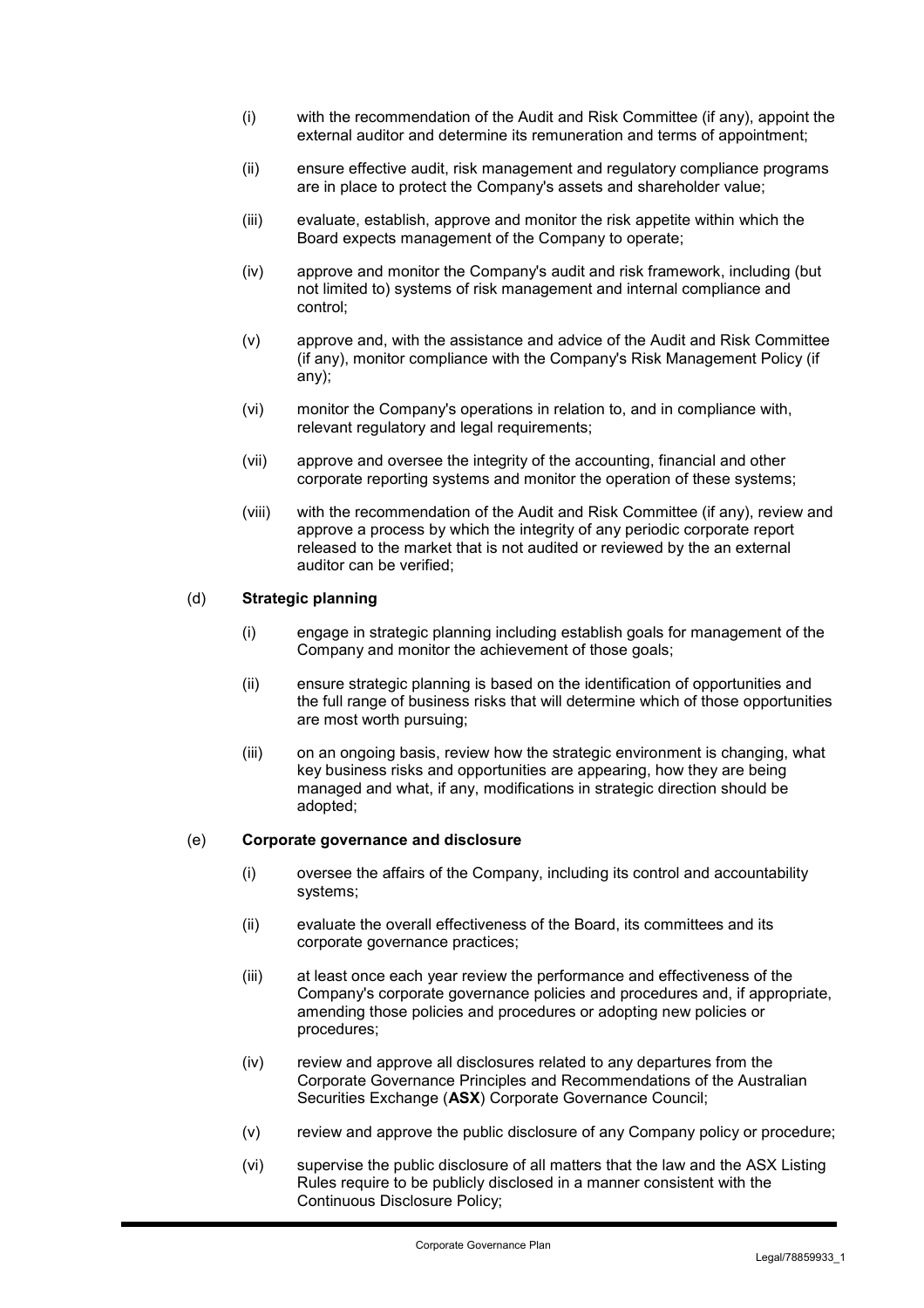- (vii) disclose the process by which the integrity of any periodic corporate report the Company releases that is not audited or reviewed by an external auditor is verified;
- (viii) develop and review an appropriate communications policy to promote effective communication with shareholders and participation at general meetings;
- (ix) approve the appointment of directors to committees established by the Board and oversee the conduct of each committee;
- (x) approve and monitor delegations of authority;
- (xi) with the assistance of the Remuneration and Nomination Committee (if any), identify any specific responsibilities of individual Board members, including the Chairperson;
- (xii) prepare the Company's annual corporate governance disclosure statements as required under the ASX Listing Rules;

## (f) **Performance evaluation**

- (i) at least once per year, with the advice and assistance of the Remuneration and Nomination Committee (if any), review and evaluate the performance of the Board, each board committee, and each individual director against the relevant charters, corporate governance policies, and agreed goals and objectives;
- (ii) following each review and evaluation, consider how to improve the performance of the Board;
- (iii) agree and set the goals and objectives for the Board and its committees each year, and if necessary, amending the relevant charters, committees, policies or goals and objectives;
- (iv) with the advice and assistance of the Remuneration and Nomination Committee (if any), review and approve the remuneration of the Company's executive and non-executive directors;
- (v) disclose the process for periodically evaluating performance and whether, for each reporting period, a performance evaluation occurred;

#### (g) **Code of Conduct**

- (i) adopt and apply appropriate ethical standards in relation to the management of the Company and the conduct of its business;
- (ii) monitor compliance with the Company's Code of Conduct; and
- (iii) ensure that the Board or the Remuneration and Nomination Committee is informed of any material breaches of the Company's Code of Conduct.

# **4 Structure of the Board**

The Board shall comprise at least three directors and it is intended that the Board should, to the extent practicable given the size and composition of the Board from time to time, be comprised of a majority of independent directors, and at no time shall the Board have fewer than two independent directors. The Board aims to comprise directors with a broad range of skills, expertise, and experience from a diverse range of backgrounds that is appropriate to the Company and its strategy.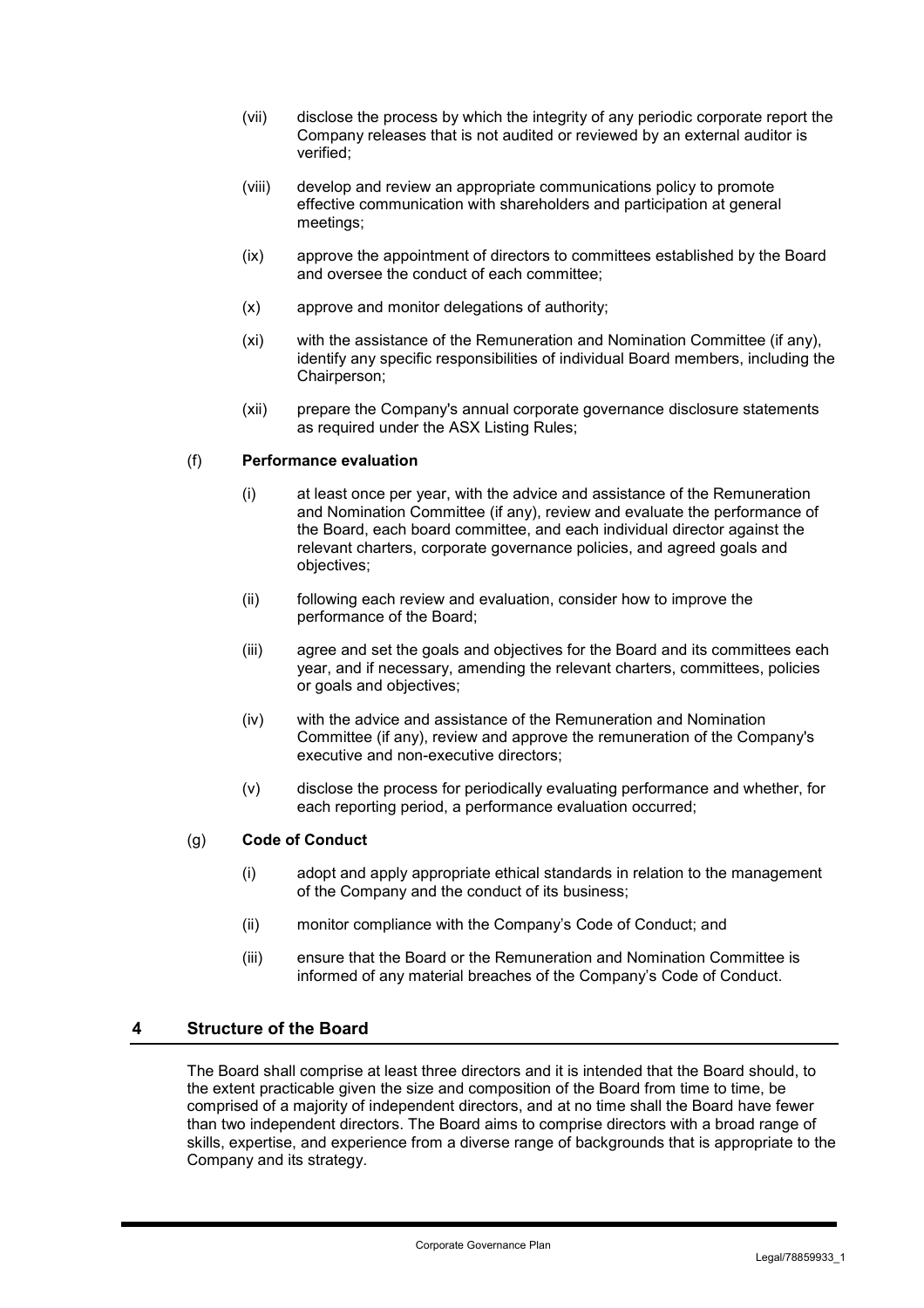# **5 Independent Director**

- (a) Where this Charter or the charter of a board committee requires one or more 'independent' directors, the criteria detailed in clause 5(b) of this Charter is to be applied (except to the extent the Board determines otherwise, from time to time).
- (b) An 'independent' director is a non-executive director who:
	- (i) is not a substantial shareholder (as defined in the *Corporations Act 2001* (Cth)) of the Company or an officer of, or otherwise associated with, a substantial shareholder of the Company;
	- (ii) within the last three years, has not been employed in an executive capacity by the Company or any of its subsidiaries, or been a director after ceasing to hold any such employment;
	- (iii) within the last three years has not been a partner, director or senior employee of a provider of material professional services to the Company or any of its subsidiaries;
	- (iv) within the last three years has not been in a material business relationship (e.g. a material supplier or customer) with the Company or any of its subsidiaries, or an officer of, or otherwise associated with, someone with such a relationship;
	- (v) has no material contractual relationship with the Company or any of its subsidiaries other than as a director of the Company;
	- (vi) do not have close family ties with any person who falls within any of the categories described above;
	- (vii) has not served on the Board for a period which could, or could reasonably be perceived to, materially interfere with the director's capacity to bring an independence judgement to bear on issues before the Board and the director's ability to act in the best interests of the Company and its shareholders generally; and
	- (viii) is free from any interest and any business or other relationship which could, or could reasonably be perceived to, materially interfere with the director's capacity to bring an independence judgement to bear on issues before the Board and the director's ability to act in the best interests of the Company and its shareholders generally.
- (c) Family ties and cross-directorships may be relevant in considering interests and relationships which may compromise independence and should be disclosed by directors to the Board.
- (d) The Board should regularly assess whether each non-executive director is independent. Each non-executive director should provide to the Board all information that may be relevant to this assessment. If a director's independent status changes, this should be disclosed and explained to the market in a timely manner.

# **6 Directors' Responsibilities**

- (a) Each director of the Company is bound by the Company's charters and policies, including any of the following policies adopted by the Board:
	- (i) Securities Trading Policy;
	- (ii) Continuous Disclosure Policy;
	- (iii) Audit and Risk Committee Charter;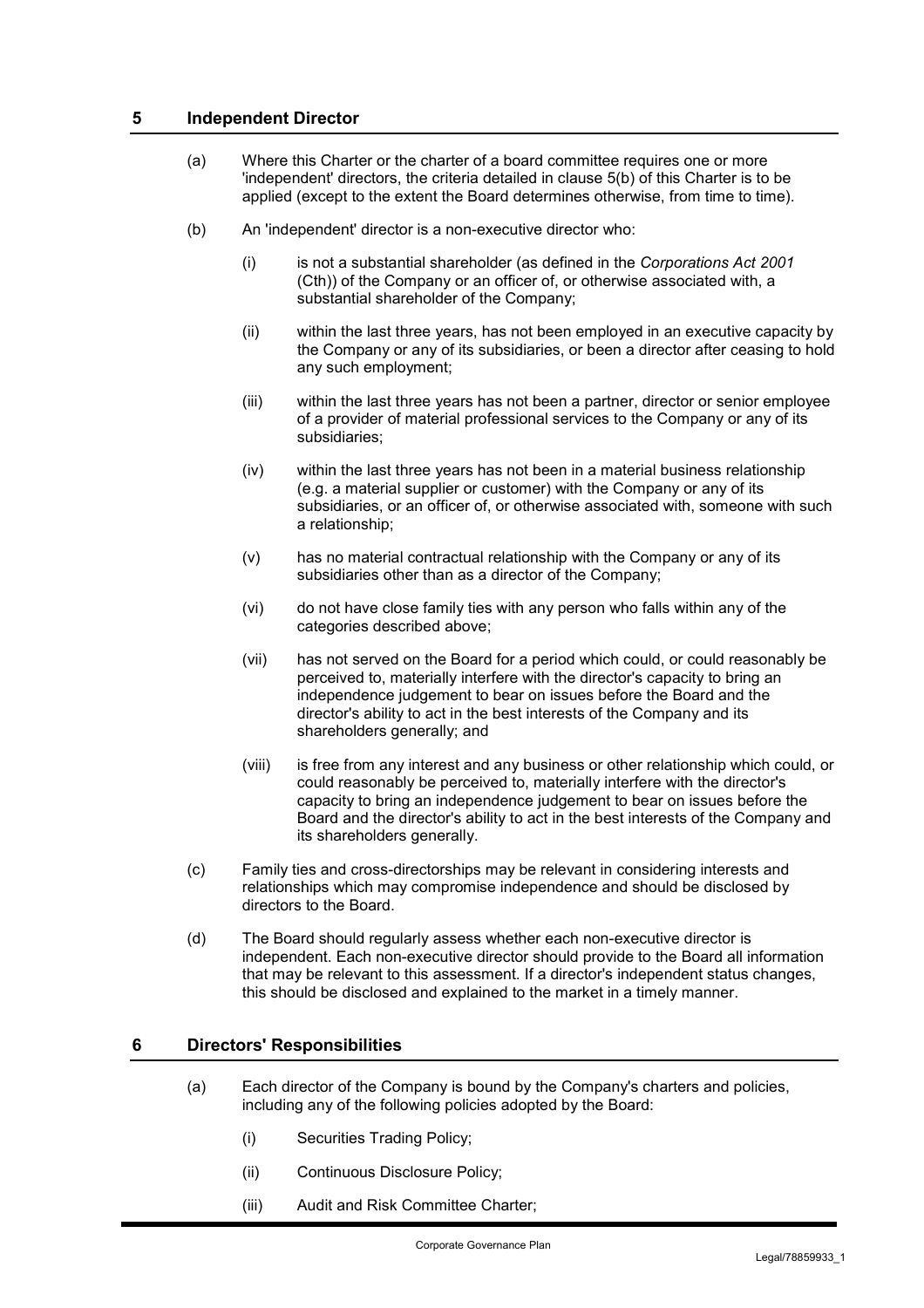- (iv) Remuneration and Nomination Committee Charter;
- (v) Diversity Policy;
- (vi) Risk Management Policy;
- (vii) Code of Conduct;
- (viii) Shareholder Communications Policy;
- (ix) Whistleblower Policy;
- (x) Anti-Bribery and Anti-Corruption Policy; and
- (xi) Environment, Social and Governance Policy.
- (b) The Board may adopt additional policies as required based on the Company's size and operations from time to time.
- (c) The directors of the Company must:
	- (i) conduct their duties at the highest level of honesty and integrity;
	- (ii) observe the rule and the spirit of the laws to which the Company is bound and comply with any relevant ethical and technical standards;
	- (iii) maintain the confidentiality of all information acquired in the course of conducting their role and not make improper use of, or disclose to third parties, any confidential information unless that disclosure has been authorised by the Board or is required by law or by the ASX Listing Rules;
	- (iv) observe the principles of independence, accuracy and integrity in dealings with the Board, board committees, internal and external auditors, senior management and employees within the Company;
	- (v) act in accordance with this Board Charter and disclose to the Board any actual or perceived conflicts of interest, whether of a direct or indirect nature, of which the director becomes aware and which the director reasonably believes is material, in that it may or may be perceived to influence his vote or compromise the reputation or performance of the Company; and
	- (vi) set a standard of honesty, fairness, integrity, diligence and competency in respect of the position of director.

## **7 Role of the Chairperson**

- (a) The Company recognises that it is important that the Chairperson has a defined role in the organisation and operates in accordance with clear functional lines.
- (b) The role of Chairperson requires a significant time commitment. The Chairperson's other positions should not be such that they are likely to hinder effective performance in the role.

## **8 Specific Duties of the Chairperson**

- (a) The Chairperson will:
	- (i) where practicable, be an independent non-executive director;
	- (ii) chair board meetings;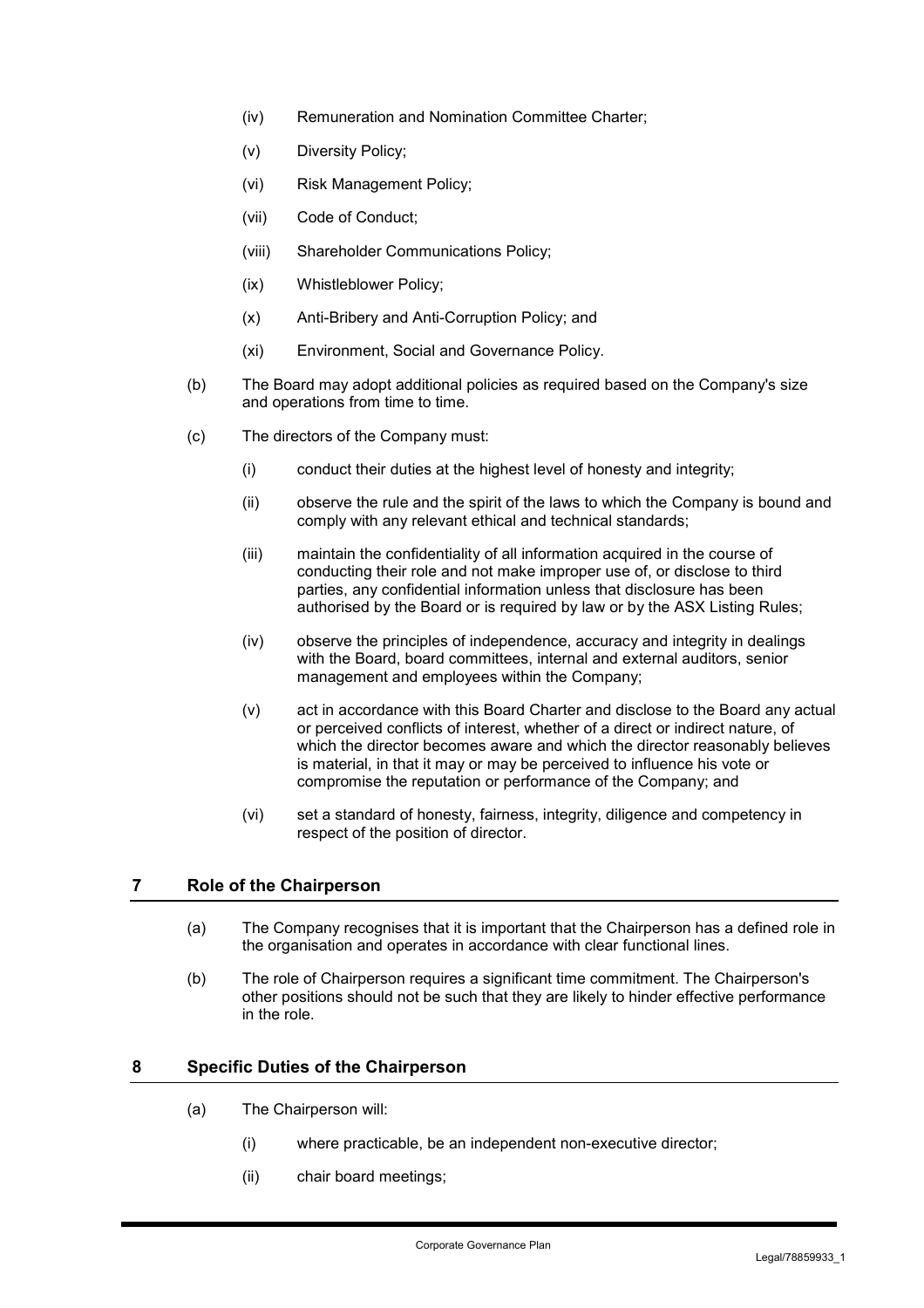- (iii) establish the agenda for Board meetings, in consultation with the directors and the Company Secretary; and
- (iv) chair meetings of shareholders, including the Annual General Meeting of the Company.
- (b) The roles of Chairperson and Chief Executive Officer (if any) should preferably be exercised by two separate individuals.
- (c) The Chairperson will be selected on the basis of relevant experience, skill, judgement and leadership abilities to contribute to the effective direction of the Company.
- (d) The Chairperson is responsible for:
	- (i) leadership of the Board and for the efficient organisation and conduct of the Board's functions;
	- (ii) promoting a constructive governance culture and applying appropriate governance principles among directors and with management; and
	- (iii) facilitating the effective contribution of all directors and promoting constructive and respectful relations between directors and between Board and management.
- (e) The Chairperson must ensure that all substantive resolutions at a meeting of security holders must be decided by a poll rather than by a show of hands.

# **9 Specific Duties of the Chief Executive Officer or Managing Director**

The Board will delegate to the Chief Executive Officer or Managing Director the authority and power to manage the Company and its business within levels of authority specified by the Board from time to time. The Chief Executive Officer may delegate aspects of his or her authority and power to other senior executives but remains accountable to the Board for the day to day management of the Company. The Chief Executive Officer's or Managing Director's role includes:

- (a) responsibility for the effective leadership of the management team;
- (b) the development of strategic objectives for the business; and
- (c) the day to day management of the Company.

## **10 Confidential Information and External Communication**

The Board has established the following principles to apply in respect of information of the Company:

- (a) generally, the Chairperson will speak for the Company. Individual Board members are expected not to communicate on behalf of the Board or the Company without prior consultation with the Chairperson;
- (b) any disclosure of information to a shareholder must comply with the Continuous Disclosure Policy and must comply with the ASX Listing Rules; and
- (c) all directors are required to keep all information provided to them in their capacity as a director confidential, unless disclosure is required by law or by the ASX Listing Rules.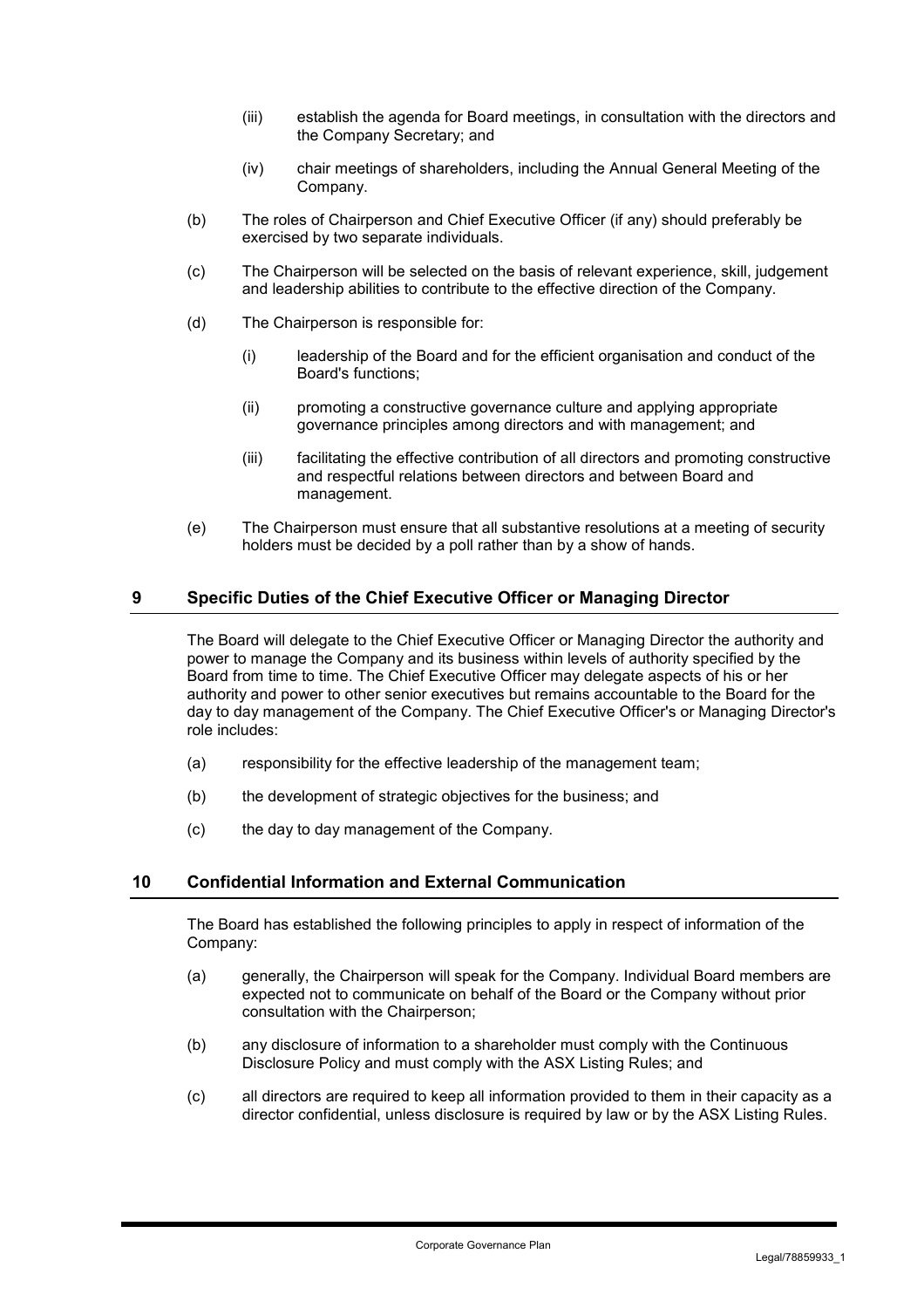# **11 Conflicts of Interest**

- (a) The directors of the Company are required to act in a manner which is consistent with the best interests of the Company as a whole, free of any actual or possible conflicts of interest.
- (b) If a director considers that they might be in a position where there is a reasonable possibility of conflict between their personal or business interests, the interests of any associated person, or their duties to any other company, on the one hand, and the interests of the Company or their duties to the Company, on the other hand, the director must:
	- (i) fully and frankly inform the Board about the circumstances giving rise to the possible or actual conflict;
	- (ii) if requested by the Board, within seven days or such further period as may be permitted by the Board, take such steps necessary and reasonable to remove any conflict of interest; and
	- (iii) abstain from voting on any motion relating to the matter and recuse themselves from all board deliberations relating to the matter, including receipt of Board papers bearing on the matter.
- (c) If a director believes that they may have a conflict of interest or duty in relation to a particular matter, the director should immediately consult with the Chairperson (or, in the case of the Chairperson, the Chairperson should immediately consult with the other non-executive directors).

# **12 Related Party Transactions**

If established, the Board delegates to the Audit and Risk Committee responsibility for reviewing and monitoring related party transactions and investments involving the Company and its directors.

## **13 Meetings**

- (a) The Board will meet regularly on such number of occasions each year as the Board deems appropriate.
- (b) A meeting of the Board will usually be convened by the Chairperson.
- (c) All directors are expected to diligently prepare for, attend and participate in all Board meetings. At a minimum, a quorum of directors under the Company's constitution is two directors. Meetings of the Board may be held or participated in by conference call or similar means. Resolutions of the Board may be passed by circular resolution or in writing in accordance with the Company's constitution.
- (d) The Chairperson should ensure the availability and, if necessary, the attendance at the relevant meeting, of any member of the Company's executive management responsible for a matter included as an agenda item at the relevant meeting.

## **14 Agenda**

- (a) An agenda will be prepared for each Board and Board committee meeting. The agenda will be prepared by the Company Secretary.
- (b) The following items will be standing items on the agenda unless otherwise determined by the Chairperson: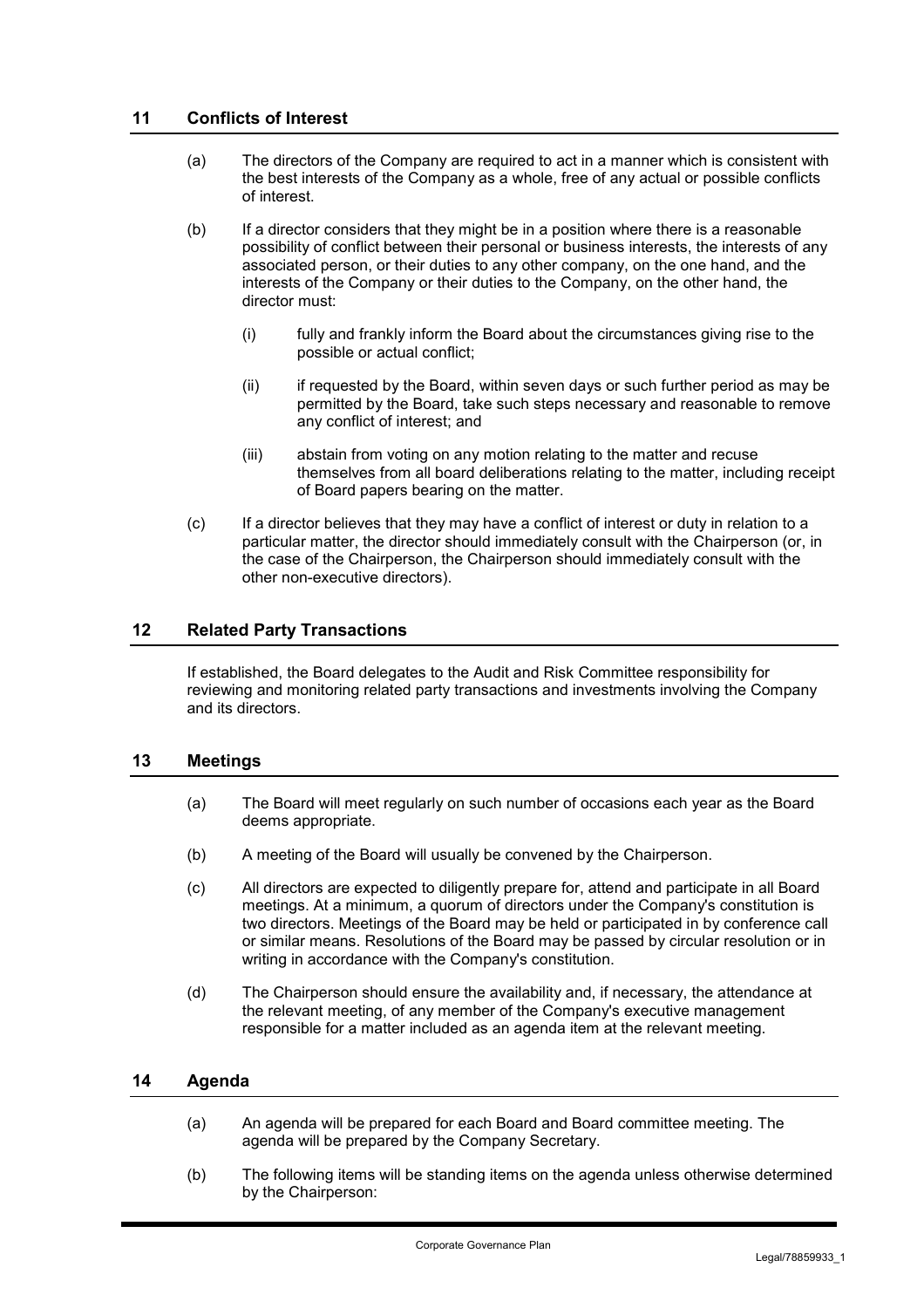- (i) approval of minutes of previous Board meeting;
- (ii) matters arising from minutes of previous Board meeting (Note: directors are expected to review the minutes carefully and raise any concerns, requested amendments or seek clarification in the following Board meeting);
- (iii) consideration of any continuous disclosure matters;
- (iv) directors' declarations; and
- (v) items requiring Board approval.

#### **15 Board Committees**

- (a) Once the Board is of a sufficient size and structure, and the Company's operations are of a sufficient size, to assist the Board in fulfilling its duties, the Board may establish the following committees:
	- (i) the Audit and Risk Committee, which is responsible for monitoring and advising the Board on the Company's audit, risk management and regulatory compliance policies and procedures; and
	- (ii) the Remuneration and Nomination Committee, which is responsible for establishing the policies and practices of the Company regarding the remuneration of directors and other senior executives and reviewing all components of the remuneration framework, advising the Board on the composition of the Board and its committees, reviewing the performance of the Board, its committees and the individual directors, ensuring the proper succession plans are in place and advising the Board in respect of the effectiveness of its corporate governance policies and developments in corporate governance.
- (b) Although the Board may delegate powers and responsibilities to these committees, the Board retains ultimate accountability for discharging its duties.
- (c) The composition of the membership, including the Chairperson, of each of these committees will be as determined by the Board from time to time, subject to the following restrictions:
	- (i) the Audit and Risk Committee must comprise, where practicable, at least three non-executive directors the majority of whom, where practicable, will be independent; and
	- (ii) the Remuneration and Nomination Committee must comprise, where practicable, at least three members the majority of whom, where practicable, will be independent directors.
- (d) The Board will consider and approve the charters of the various committees. These Charters will identify the areas in which the Board will be assisted by each committee. Each committee will report regularly to the Board in accordance with their respective charters.
- (e) The Board may establish other committees as and when required.
- (f) The Board must disclose at the end of each reporting period:
	- (i) the charters of each committee;
	- (ii) the members of the Remuneration and Nomination Committee;
	- (iii) the members of the Audit and Risk Committee and their relevant qualifications and experience;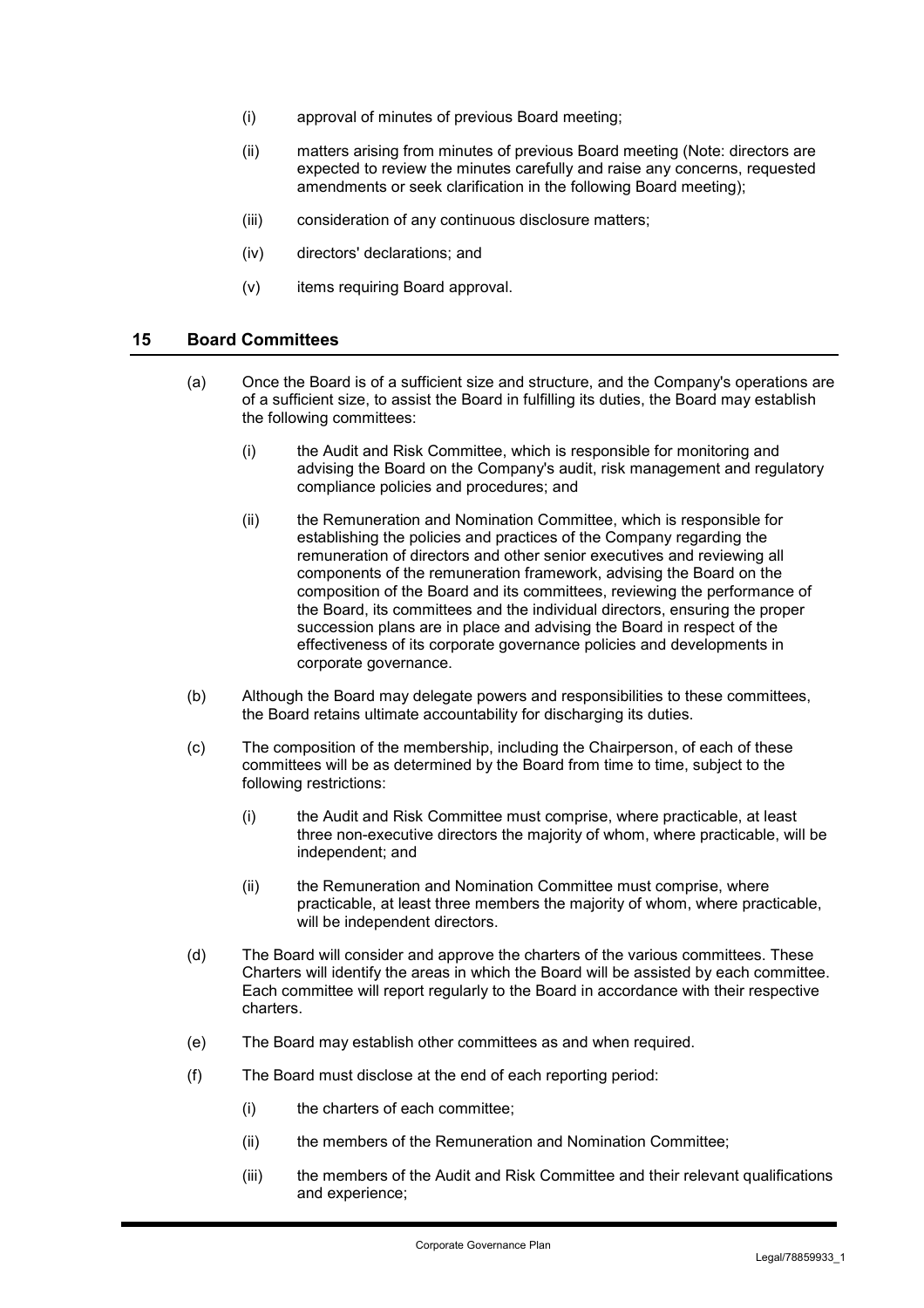- (iv) the number of times each committee met throughout the period and the individual attendances of the members at those meetings; and
- (v) whether a review of the Company's risk management framework has been reviewed.

#### **16 Company Secretary**

- (a) The Company Secretary is directly accountable to the Board through the Chairperson, unless delegated by the Board to another appropriate person. The Company Secretary's role is to:
	- (i) advise the Board and its committees on governance matters;
	- (ii) coordinate all Board business including:
		- (A) prepare agendas;
		- (B) coordinate the timely completion and despatch of Board and committee papers;
		- (C) ensure the business at Board and committee meetings is accurately captured in the minutes;
		- (D) lodge communications and filings with the ASX;
		- (E) monitor compliance with Board and committee policy and procedures; and
		- (F) help to organise and facilitate the induction and professional development of directors.
- (b) The Board will appoint at least one company secretary. Appointment and removal of a company secretary will be subject to Board approval.
- (c) All directors will have direct access to the Company Secretary.

#### **17 Inducting New Directors**

The Company has a program for inducting new directors and for periodically reviewing whether there is a need for existing directors to undertake professional development to maintain the skills and knowledge needed to perform their role as directors effectively.

## **18 Independent Advice**

- (a) A director of the Company is entitled to seek independent professional advice (including, but not limited to, legal, accounting and financial advice) at the Company's expense on any matter connected with the discharge of his or her responsibilities, in accordance with the procedures and subject to the conditions below:
	- (i) a director must seek the prior approval of the Chairperson;
	- (ii) in seeking the prior approval of the Chairperson, the director must provide the Chairperson with details of the nature of the independent professional advice, the likely cost of the advice and details of the adviser he or she proposes to instruct;
	- (iii) the Chairperson may set a reasonable limit on the amount that the Company will contribute towards the cost of obtaining the advice;